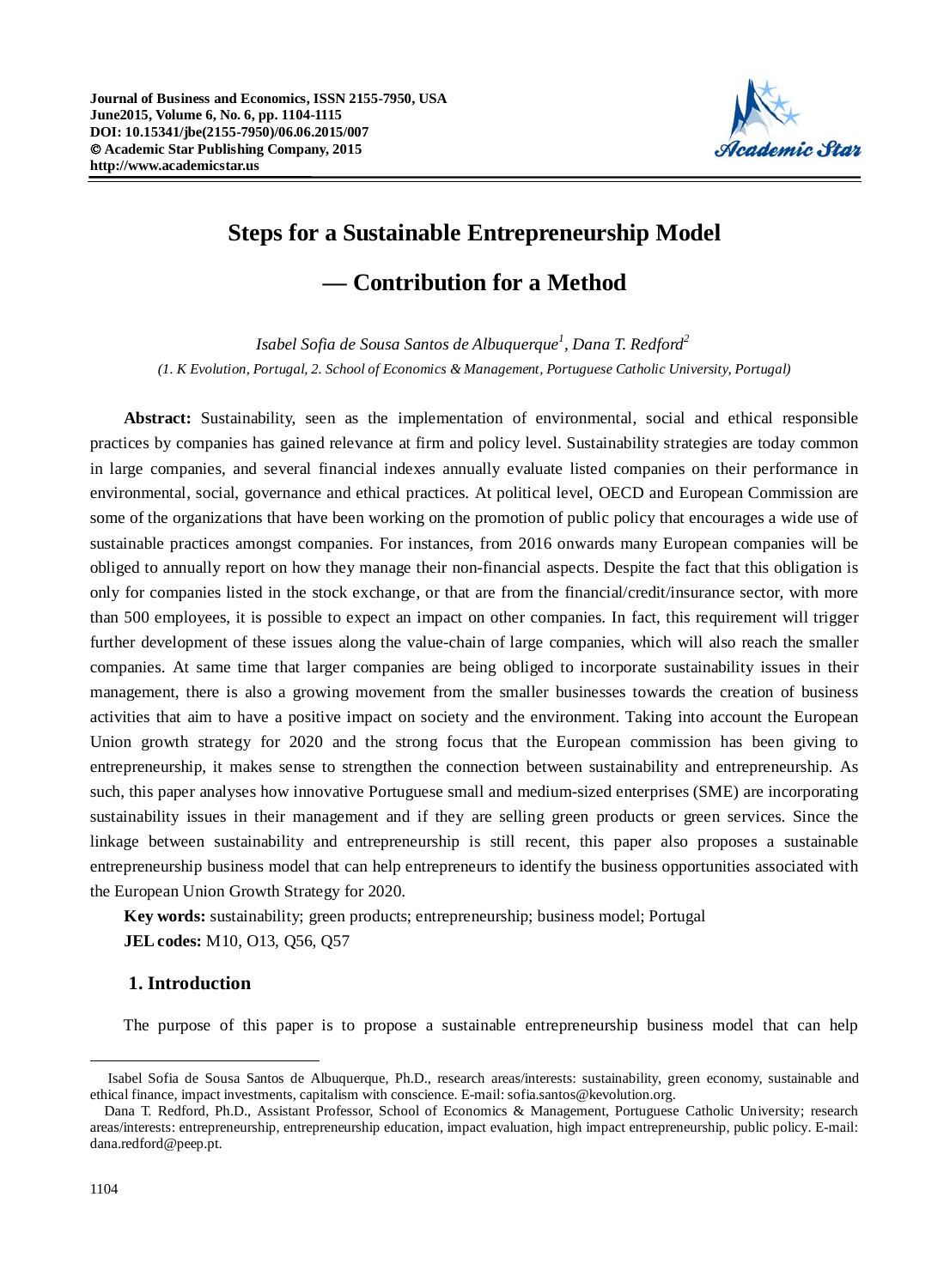entrepreneurs to identify the business opportunities associated with the European Union Growth Strategy for 2020, which is mainly related with the ability that companies have in supplying the market with green products and services. In order to do this, the authors start by analyzing the existing literature on entrepreneurship and sustainable entrepreneurship. A linkage is made between these approaches and the theory developed by Drucker (1985) relating to innovation opportunities, and the "Business Design Thinking" theory (Vianna et al., 2011). After this theoretical framework has been expressed, the authors focused their analysis on a small sample of Portuguese SME companies that belong to COTEC Portugal, the Portuguese Business Association for Innovation, in order to analyze how these innovative SMEs were incorporating sustainability issues in their business and if they were already supplying the market with green services or products. For this study a questionnaire was developed which relates to previous research and was made available online for respondents. The results of the survey made a comparative analysis with the Euro barometer (2013) survey of SMEs and green markets. Building on the results obtained and previous scientific work in this area the authors propose a sustainable entrepreneurship model framework, which also have implications for policy makers and the entrepreneurial ecosystem as a whole.

## **2. Literature Review**

#### **2.1 From Entrepreneurship to Sustainable Entrepreneurship**

The issues of entrepreneurship and sustainability have gained importance over the last decade. This has been made visible by the growing number of academic articles. However, there are few studies that analyze the relationship between sustainable development and entrepreneurship published in the mainstream entrepreneurship journals (Hall et al., 2010). In order to understand the meaning for sustainable entrepreneurship, one needs to recall the original concepts of entrepreneurship and sustainable development.

Despite the large enthusiasm for the entrepreneurship issue, there is no universally accepted definition (Tilley & Young, 2006). Many scholars, such as Bygrave and Hofer (1991), describe entrepreneurship as a process that "involves all the functions, activities, and actions associated with the perceiving of opportunities and the creation of organizations to pursue them" (p. 14). Policymaking entities such as the European Commission describe entrepreneurship as, "…the mindset and process to create and develop economic activity by blending risk-taking, creativity and/or innovation with sound management, within a new or an existing organization" (Commission, 2003, p. 7), while the OECD definition states that "Entrepreneurs are agents of change and growth in a market economy and they can act to accelerate the generation, dissemination and application of innovative ideas. Entrepreneurs not only seek out and identify potentially profitable economic opportunities but are also willing to take risks to see if their hunches are right" (OECD, 1998, p. 11). Antoncic and Hisrich (2003) identified several dimensions including the: (1) creation of new ventures and pursuit of new businesses; (2) product/service and process innovativeness; (3) fostering self-renewal and risk taking; and, (4) stimulating proactive and competing aggressiveness. Beyond concepts and definitions, it is what entrepreneurship (and entrepreneurship) can do for an economy that is of most concern to politicians and members of the public who wish to see it further promoted and fostered.

The growing concerns with environmental and social issues have lead to the development of the concept of "green economy" by the United Nations and has been incorporated into the European 2020 strategy. In fact, the European growth strategy for 2020, aims to reach a smart, sustainable and inclusive economy. These facts make it most relevant to understanding of how entrepreneurship can also promote the green economy as well as the development of a more inclusive society.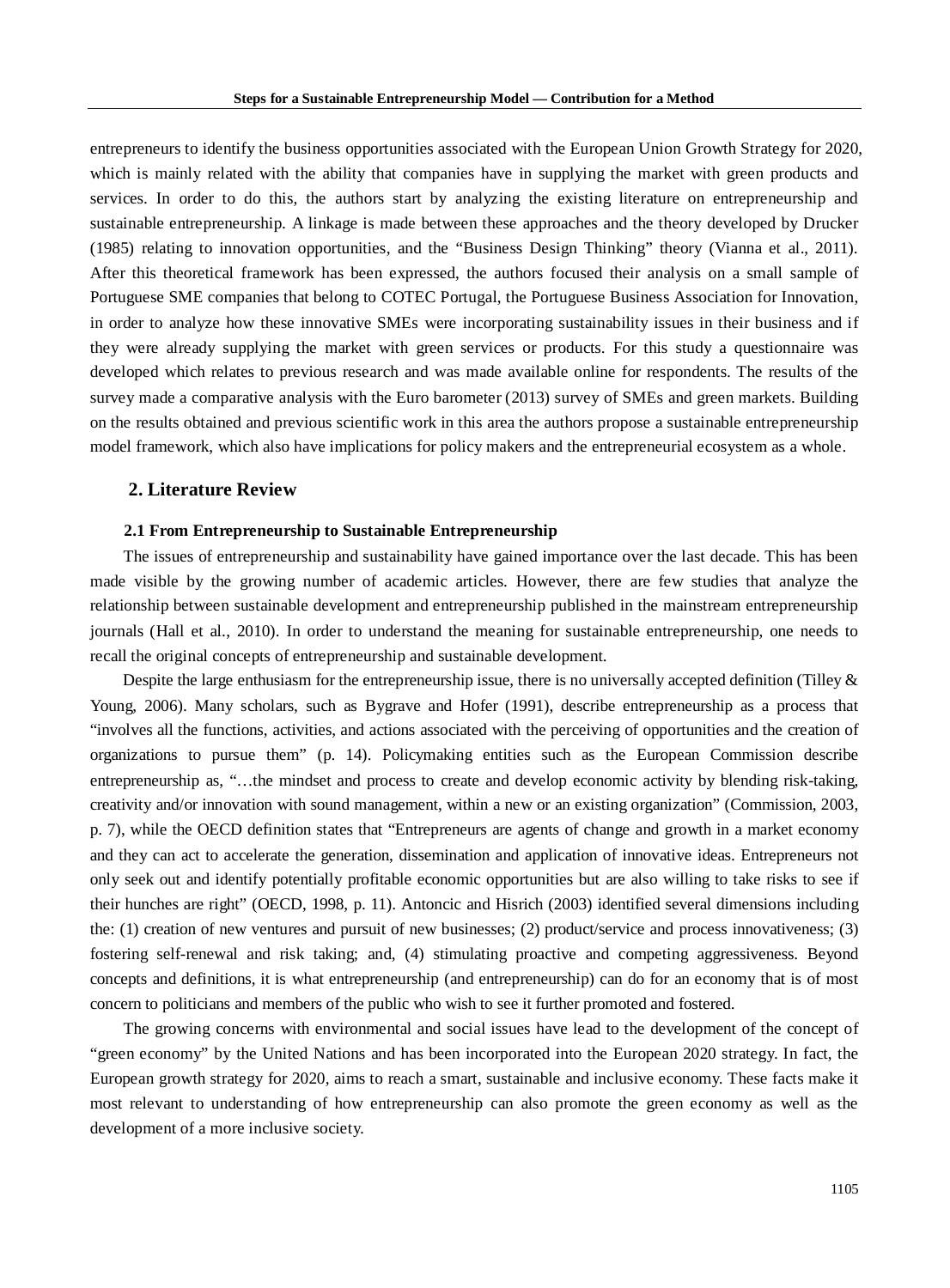According to Belz and Binder (2013) it is possible to identify three types of entrepreneurship: conventional entrepreneurship, social entrepreneurship and sustainability entrepreneurship. The conventional approach is based on Schumpeter (1942) and Kirzner (1973) works, already referred to, where either innovation or the identification of new opportunities can lead to entrepreneurial profits as the central idea for creating entrepreneurship. In this type of entrepreneurship the main drive is to maximize profits.

Nevertheless, nowadays it is possible to find what is called social entrepreneurship where the profit maximization approach is not the main driver for these entrepreneurs, being instead the social impact of the organization, where social impact can be defined as the impact that one or more people or groups (sources) have on an individual (Nowak et al., 1990). In this type of entrepreneurship the final goal of the organization is to maximize the social positive impact of the organization in society and when profits are generated they are used in favor of a specific disadvantaged group (Hibbert et al., 2002).

Finally, the third type of entrepreneurship is referred to as "sustainability entrepreneurship" or "sustainable entrepreneurship". By sustainable one should understand an action, from an individual or an organization, that is concerned with sustainable development, i.e., that is, with "meeting the needs of the present without compromising the ability of future generations to meet their needs" (Bruntland, 1987). In this definition, it is clear that there is a trade off between the present and the future, by acknowledging that natural resources are limited and that their utilization needs to be done at a rate that allows for their regeneration. This inspite of the fact that the Bruntland definition for sustainable development can be perceived as only linked with natural resources by being concerned with future generations. This definition also includes the recognition for a balance between the environmental, social and economic aspects. Thus, any activity that aims to be sustainable, means that it is concerned with sustainable development and therefore aims to better incorporate environmental, social and economic aspects in their core activities. Taking this into consideration, it is easier to understand that sustainable entrepreneurship is related to the development of new activities that contribute to solving an environmental or societal problem while at the same time creating economic value. Belz and Binder (2013) define sustainability entrepreneurship as the process of recognizing, developing and exploiting entrepreneurial opportunities that create economic, ecological and social value. This leads to another discussion related to the tools available to attribute monetary value to ecological and social value, which has been discussed under the banner of "Social Return on Investment" approach, among others.

Taking into account that the ecological footprint of the planet, is close to 1.5 planets (WWF, 2012), and the negative consequences resulting from the intensive use of natural resources and the pollution usually associated with it, there is little doubt about the fact that the market economy has failed to develop an equilibrium between the price and the supply/demand of environmental goods.

An interesting debate is now taking place and is intrinsically linked with sustainable entrepreneurship. This is a complex debate that links macroeconomic theory, microeconomic theory and market failures with entrepreneurship. In fact, during the sixties, Baumol (1968) stated that entrepreneurship was critical to economic development, however, economic theory was limited in putting a calculus equation to the function of the entrepreneur, which is too focused on the "inputs" and tells us "…little about where they come from" (p. 69). This being stated, significant research has been achieved since the late 1960s that has established the importance of entrepreneurial activity in economic development and growth (Acs et al., 1999; Audretsch & Thurik, 2001a, 2001b; Kirchhoff, 1994; Reynolds et al., 2000, 2004; Wennekers & Thurik, 1999). More recently, the debate on the role of entrepreneurship towards economic development has been reinforced with the idea that environmental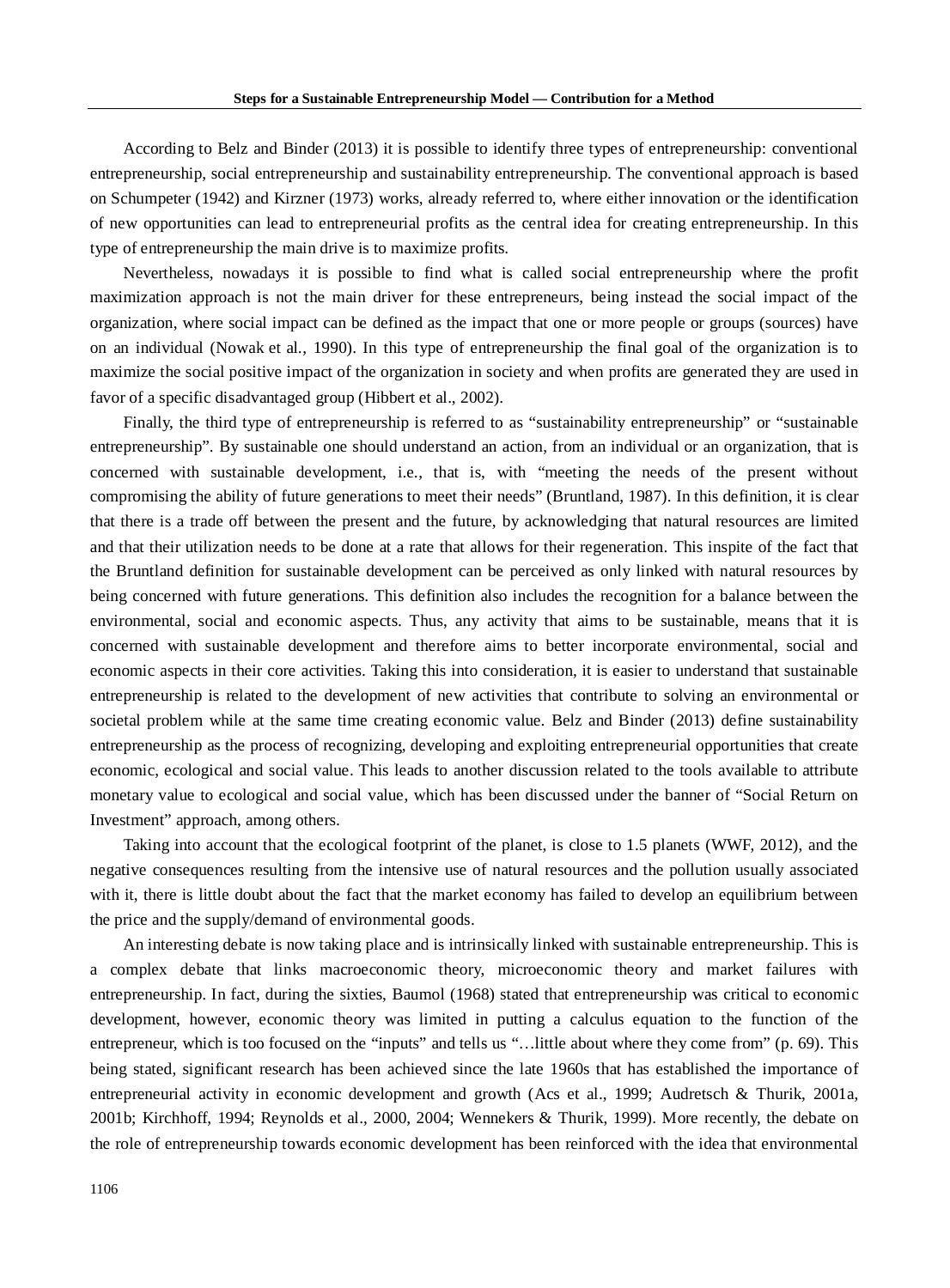market failures can, in fact, promote environmental positive entrepreneurial behavior. This is of particular relevance since the classic economic theory argued that market failures prevent entrepreneurial action from solving environmental problems and instead can motivate environmental negative behavior (Pigou, 1932; Tietenberg, 2000; Cropper & Oates, 1992; Bator, 1958; cited in Dean & McMullen, 2007), that was why one needed regulations in order for companies to internalize such negative impacts on the environment. Nevertheless, other authors have an opposite view, arguing that market failures can be seen as business opportunities for entrepreneurs (Coase, 1974; Buchanan & Faith, 1981; North & Thomas, 1970; Demsetz, 1970; cited in Dean & McMullen, 2007). This debate has originated an interesting definition of sustainable entrepreneurship by Dean and McMullen (2007, p. 51) as being "*… the means by which entrepreneurial action can resolve environmental challenges by overcoming barriers to the efficient functioning of markets for environmental resources*". These authors argue that the combination of an increasing number of people that want to see the levels of environmental degradation reduced, together with a growing number of citizens that are willing to pay more for environmentally related products, presents an entrepreneurial opportunity. They conclude that environmental entrepreneurs alleviate environmental market failures by discovering, evaluating and exploiting the opportunities of such market failures. According to Isaak (1998), this small group of change makers and the new, small businesses they found based on sustainable values or technologies — the "green-green" businesses — hold one of the keys to solving environmental challenges (OCDE, 2013).

Further, the theory of ecological modernization has been developed, arguing that environmental problems act as a driving force for future industrial activity and economic development (Tilley & Young, 2006). In fact, one can see this argument in the European growth strategy for 2020, where there is a strong focus on promoting a green economy that will lead to new industrial activity. The ecological modernization theory has been used to explain how entrepreneurship can reconcile sustainable development goals with wealth accumulation, which can lead to the conclusion that sustainable entrepreneurship could become the true wealth generators of the future (Tilley  $\&$ Young, 2006).

Since it has been recognized that entrepreneurship is of fundamental importance for an economy (Bruyat & Julien, 2000) due to the considerable macro-level and micro-level effects (Henry et al., 2003), than sustainable entrepreneurship could become the next business model since it has the potential to induce sustainable production and consumption, which is at the core of the green economy concept. Taking into account that promoting entrepreneurship and facilitating the rapid growth of innovative SMEs are increasingly recognized by governments as an effective means for creating jobs, increasing productivity, creating competitiveness and alleviating unemployment and poverty, the potential socio-economic impact of sustainable entrepreneurship can also implicate a large increase in green job creation. In fact, OECD (2013) recognized that green entrepreneurs can identify new emerging niches in industries, as a result of changes in social values and consumption patterns or reforms in the legislative and regulatory environment. Entrepreneurs are leading the green business practices that eventually will be adopted by the wider business community. In this respect, role models and imitation effects can be effective in spreading new ideas and sustainable practices. The success of "green pioneers" can demonstrate the economic benefits that come from being "greener" and in this way provide guidance and motivation to other business people to go green, thus becoming sustainable entrepreneurs.

### **2.2 Interactive Co-creative Sustainable Products**

In order to become a sustainable entrepreneur, or to understand how to best capture market failures and other opportunities, it is important to develop a sustainable entrepreneurship systems thinking model that can help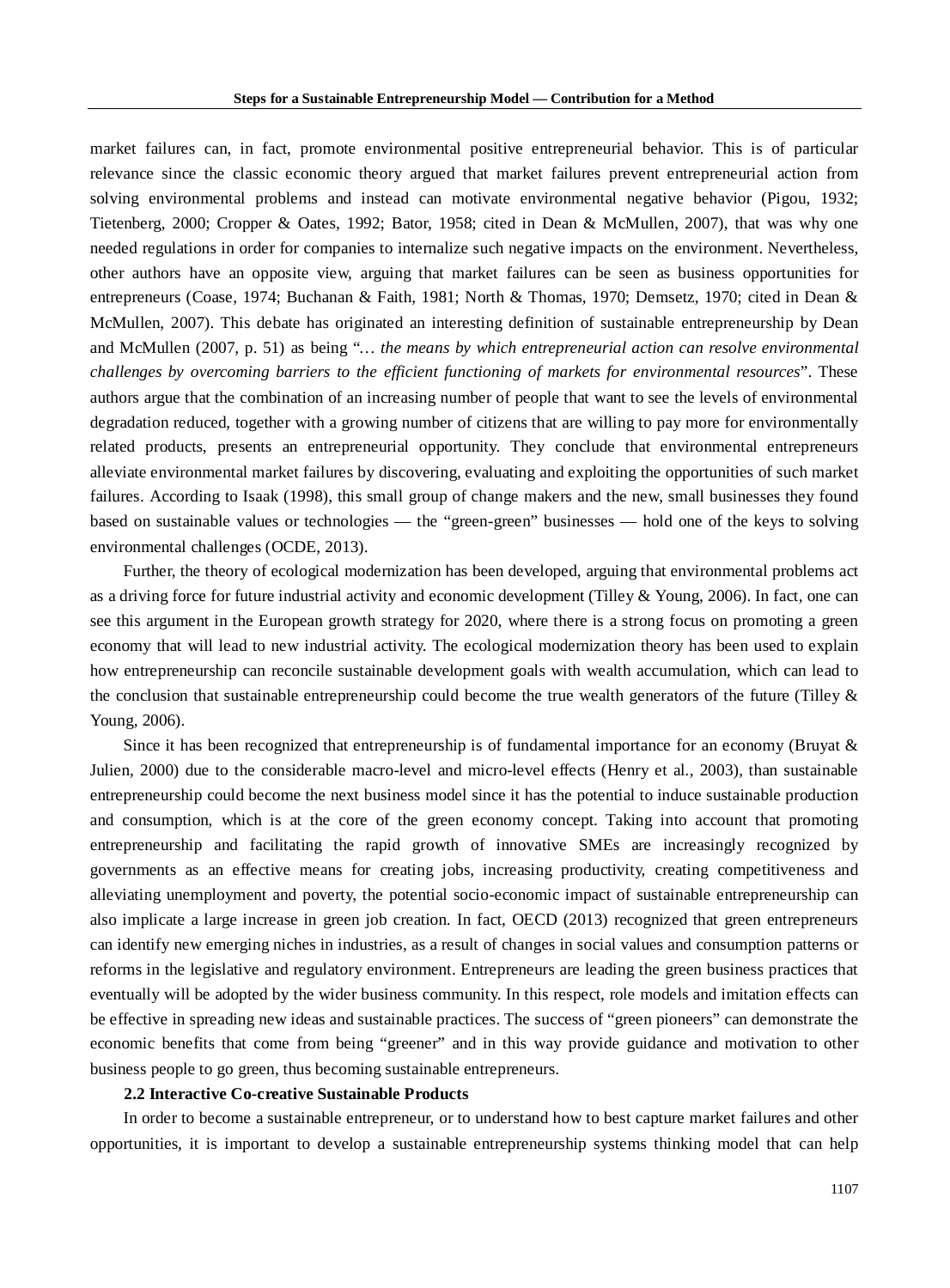entrepreneurs in the identification of an opportunity and also on the implementation of the entrepreneurship process.

The model the authors proposed in this paper takes into consideration the seven sources of the innovation model identified by Drucker (1985), and builds on the work done by Beltz and Binder (2013), Tilley and Young (2006) and Young (2010). Therefore, the model proposed joins both the logical approach used by the first two authors with the interactive and systemic approach used by the Design Thinking approach expressed in Youngs (2010) work.

From the literature review on entrepreneurship it is clear that innovation is at the heart of entrepreneurship activity. Therefore, being able to be innovative becomes a central aspect to successful entrepreneurships. Drucker (1985) has identified seven opportunities that can lead to innovation which are identified in Table 1. The authors argue that "Changes in public perception" together with "new knowledge" are the main opportunities for innovation that originate sustainable entrepreneurs. In fact, as already referred, there is a growing change on the perceptions of the general population towards the need to improve environmental and social conditions. This, together with new scientific findings and technology can originate the creation of emerging green products and services.

#### **Table 1 Opportunities for Innovation According to Drucker**

| The unexpected                                        |
|-------------------------------------------------------|
| Incongruities                                         |
| Process needs                                         |
| Industry market and structures                        |
| Demographic changes                                   |
| Changes in public perception                          |
| New Knowledge, new technology and scientific findings |

It is also interesting to note that, Drucker's Five Principles of Innovation are also very much related with the design thinking key factors for innovation, since they both argue for the need to look at people and understand their values and desires, as expressed on Table 2.

| Drucker's Five Principles of Innovation | Design Thinking Key factors for Innovation                                                                                       |
|-----------------------------------------|----------------------------------------------------------------------------------------------------------------------------------|
| Analyze the opportunities               |                                                                                                                                  |
| Look at figures                         | Observation about what people want, need, desire                                                                                 |
|                                         | Look at people, to see what their expectations, their Observation about what people like or dislike about how a product is made, |
| values, their needs are.                | packaged, sold and supported;                                                                                                    |
| To be simple and focused                | Technical feasibility                                                                                                            |
| To start small                          | <b>Business viability</b>                                                                                                        |
| Aiming leadership                       |                                                                                                                                  |

| <b>Table 2</b> Principles and Factors for Innovation |
|------------------------------------------------------|
|------------------------------------------------------|

They both also take into consideration the business viability of the innovation. The design thinking approach attributes a special emphasis on technology and goes further to the values and wishes of people by looking at the value chain of the goods in a systemic way, which in turn implies the need to use collaborative and interdisciplinary approaches to problem solving. The design thinking approach is also based on a ongoing iterative process between those creating the good or service and those that will be using it, which implies the need to include in the process a moment that is designated to prototyping until the good or service is perceived as useful by the end-users, technically feasible and financially viable. According to Tim Brown, CEO and president of IDEO, the goal of design thinking is "*matching people's needs with what is technologically feasible and viable as a business strategy*" (Brown, 2008, p. 2).

Design thinking is takes into consideration that creative outputs are dependent on divergent thinking and empathy for the problem at hand. This production of as many alternative solutions as possible is at the heart of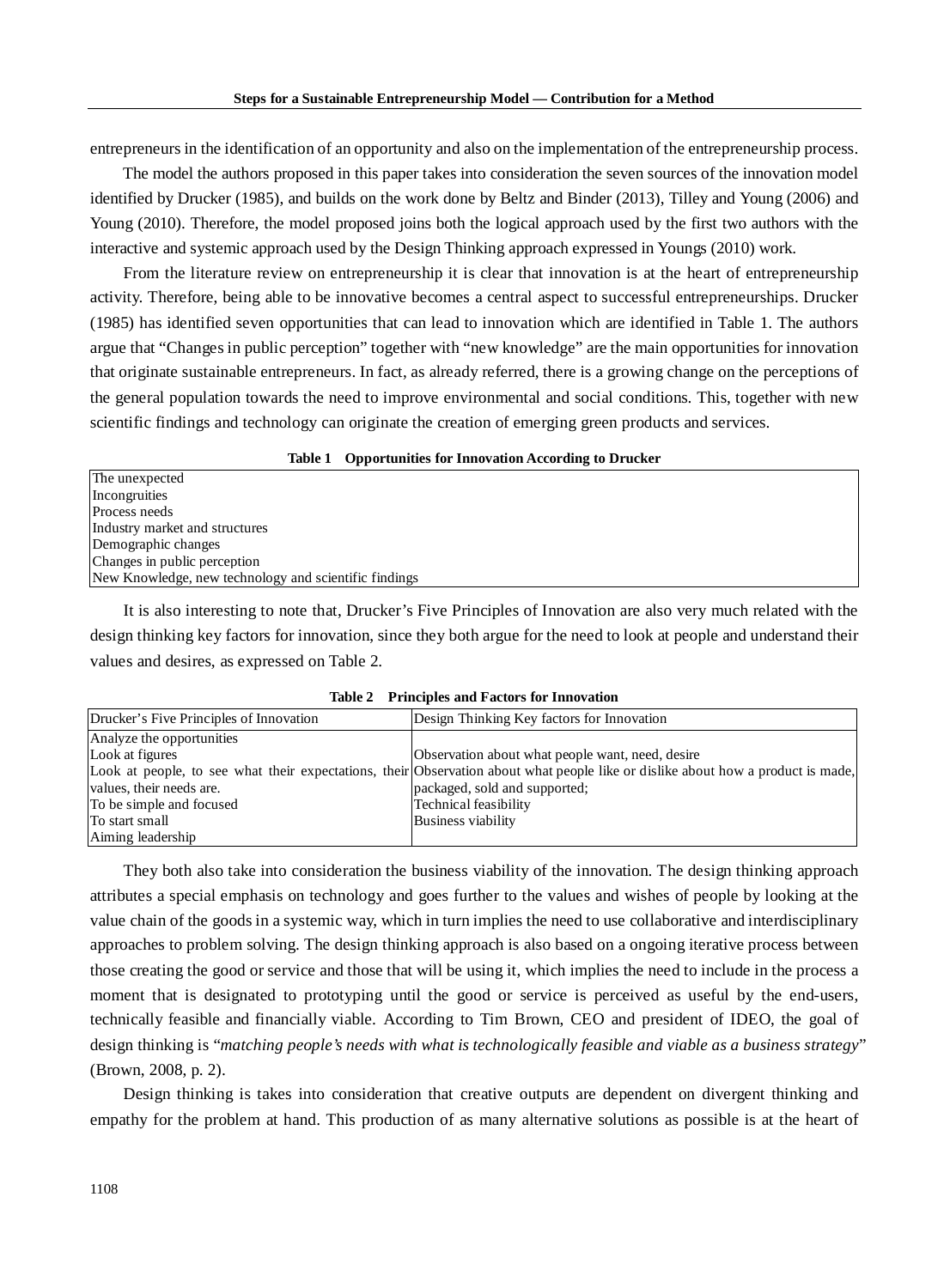design thinking (Gardner, 1982; Gomez, 2007 cited in Penaluna et al., 2012) and is what is needed to come up with sustainable economic solutions. Quoting Sato (2009, p. 42) "The good news is that design thinking is systematic; the bad news is that it is not formulaic".

This type of approach enhances capacity to make new connections and associations (Schumpeter, 1934), leading to skills in opportunity recognition and innovation. Moreover, there is no single correct answer, only one that suits a particular context and moment in time, so that recent trends and contextual decision-making can assist the development of a new sustainable entrepreneurship model. Taking into account the set of risks and opportunities that companies are facing in relation to their social and environmental impacts, together with driving forces such as legislation, global product impacts, innovation along the value chain of peer competitors, demand for transparency, consumer boycotts and media campaigns, environmental and social issues are becoming much more relevant for domestic and global economies (White & Stewart, 2008). In fact, many companies that started their journey in the environmental area, by becoming more eco-efficient, could now go a step further by "considering how to integrate the principles of sustainability into an existing manufacturing system", which implies not only the need to think about the technology used to produce a specific good, but also on how objects might be designed and created in ways that are compatible with the principles of sustainability" (Walker, 2002, p. 4). By doing this, companies are also contributing towards the rise of sustainable production and consumption practices.

The capacity to identify new business opportunities is therefore central to entrepreneurship. Equally, the capacity to identify business opportunities that can contribute towards the resolution of environmental and social problems that exist in society is central to sustainable entrepreneurship. Taking into account that sustainability includes many variables and takes into account the future impact of today's actions, a sustainable entrepreneur needs to be able to anticipate the future problems and to be able to convince today's consumers about the relevance of such product or service. In order to do this, it is important not only to understand today's consumer's desires, but also what these desires might be in the future and what are the drivers that will make such change. To accomplish this, interdisciplinary skills needs will than have to focus on specific solutions that are marketable, technologically feasible and economically viable.

# **3. Sustainable Entrepreneurship amongst the Innovative Portuguese SMEs**

#### **3.1 Research Questions**

Taking into account that Portugal, by being incorporated in the Mediterranean basin and in the Iberian Peninsula in particular, represents an outstanding "hotspot" of biological diversity with a long history of integration between natural ecosystems and human activity (Pascual et al., 2011), it would be expected that such opportunity would have been identified by entrepreneurs, or by Portuguese SMEs. Nevertheless, by researching the ecological area, it is possible to identify that it is also the Mediterranean basin countries, including Portugal, that present the highest ecological footprint levels and therefore the highest ecological deficits, which means that the environmental capacity of the region is used up more quickly than it is renewed (Bird Life International, 2010). This ecological data can be seen as an indication that both consumers and companies are consuming natural resources at a high rate and that they have not yet identified the market opportunity to develop green products and services. Therefore, it is important to understand how Portuguese innovative SMEs are incorporating environmental issues in their core business. Thus, the two main research questions this paper aims to respond are:

*RQ1: Are Portuguese innovative SME incorporating sustainability in their core business?*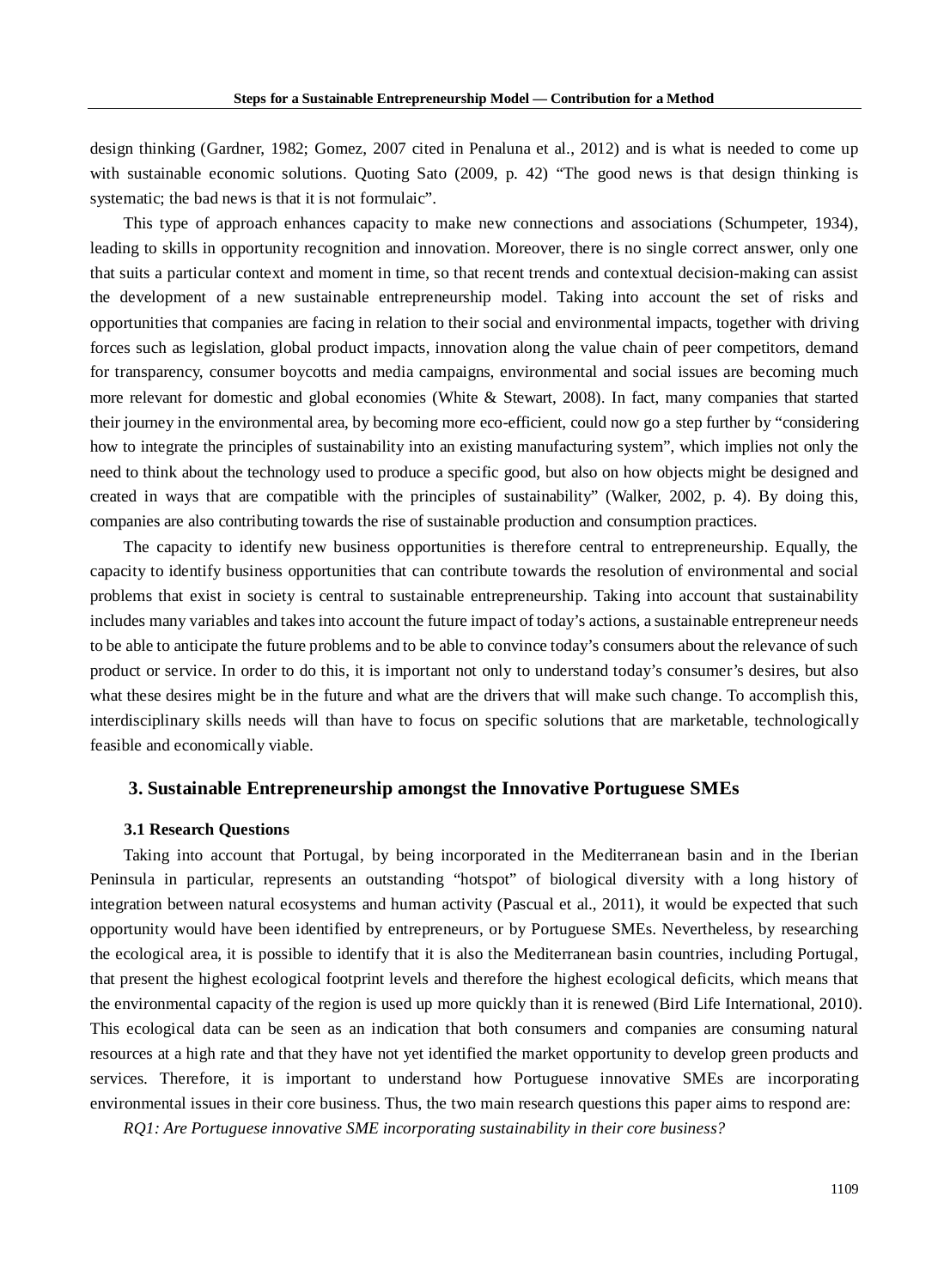# *RQ2: Are Portuguese innovative SME selling green products/services and promoting green jobs?* **3.2 Method**

The paper uses a mixed methods approach with both quantitative and qualitative analysis. The quantitative analysis was based on the results of a specific questionnaire created for the purpose of this paper. This was a close-ended questionnaire that each company could access via an Internet platform. The qualitative section is done via content analysis of published articles and relevant public information about sustainability and entrepreneurship in Portugal and in Europe.

In order to understand the behavior of entrepreneurs in Portugal, the authors opted to focus the analysis on the SME companies that were identified as innovative by COTEC Portugal, a Portuguese Business Association for Innovation. The complete list of these 225 companies is publicly available on COTEC's website<sup>[1](#page-6-0)</sup>. Some of these companies either did not have a website or it was not possible to find an email or phone number. Therefore, the final list of companies to which the questionnaire was sent was 209. For each of these companies the authors identified an email address and a telephone number. An email was sent to these companies explaining who the researchers were, the goal of the research, with the link to the web based questionnaire. Two days later, all companies received a phone call from the researcher team in order to emphasize the importance to respond to our questionnaire. Two days later another email was sent to all companies reinforcing the request. COTEC's intranet also included a special reference to this survey, encouraging their members to respond. The survey was online for two weeks. Despite all this effort, by July 2014 only 13 companies responded to the questionnaire, representing a low response rate. In October 2014 another attempt was done in order to obtain a larger response rate. The initial questionnaire was reduced to 16 questions from the initial 24. From this second application of the questionnaire 32 companies in total responded which represents a 15% response rate.

## **3.3 Results**

It is important to understand what type of companies responded to our questionnaire. Approximately 63% of the companies had between 10 and 49 employees; 3% having a an annual turnover in 2013 between 100,000 and 500,000 Euros; 35% between 500,000 Euros and 2 million Euros; 41% between 2 and 10 million Euros; 13% between 10 and 50 million, and the remaining 3% did not respond. Close to 23% were companies the transformative industry; other 23% from other services; 13% from the construction sector and another 13% from the consultancy and technical and scientific areas. As explained in Graphic 1, this survey was answered by 9 sectors, which allows to state that the response were not biased towards one specific sector, which can be seen as a positive factor.

From the respondents, 91% stated that they incorporated sustainability principles in their management, and 50% stated that they were selling a green product. It is interesting to see that 23% of the respondents said that they incorporate sustainability principles in their business because they have a sustainability policy, and 37% because they have a certified quality policy. This might indicate that Portuguese innovative SME still see sustainability issues as a normative approach. In fact 39% say they are complying with the existing environmental legislation and intend to go further than what is required. It is also possible to understand that the main actions that these companies are doing towards more efficient resource are saving energy, minimizing waste and recycling. For 28% of these companies these practices have lead to a decrease in the production cost, but for 50% there was not impact on the cost structure.

Regarding the perceptions of these entrepreneurs in relation with the sustainability business case, 72% argued that there is a large lack of information about how to create green and social businesses, but 44% believe there is a

<span id="page-6-0"></span><sup>1</sup> Source: http://www.cotecportugal.pt/index.php?option=com\_content&task=view&id=2119&Itemid=404.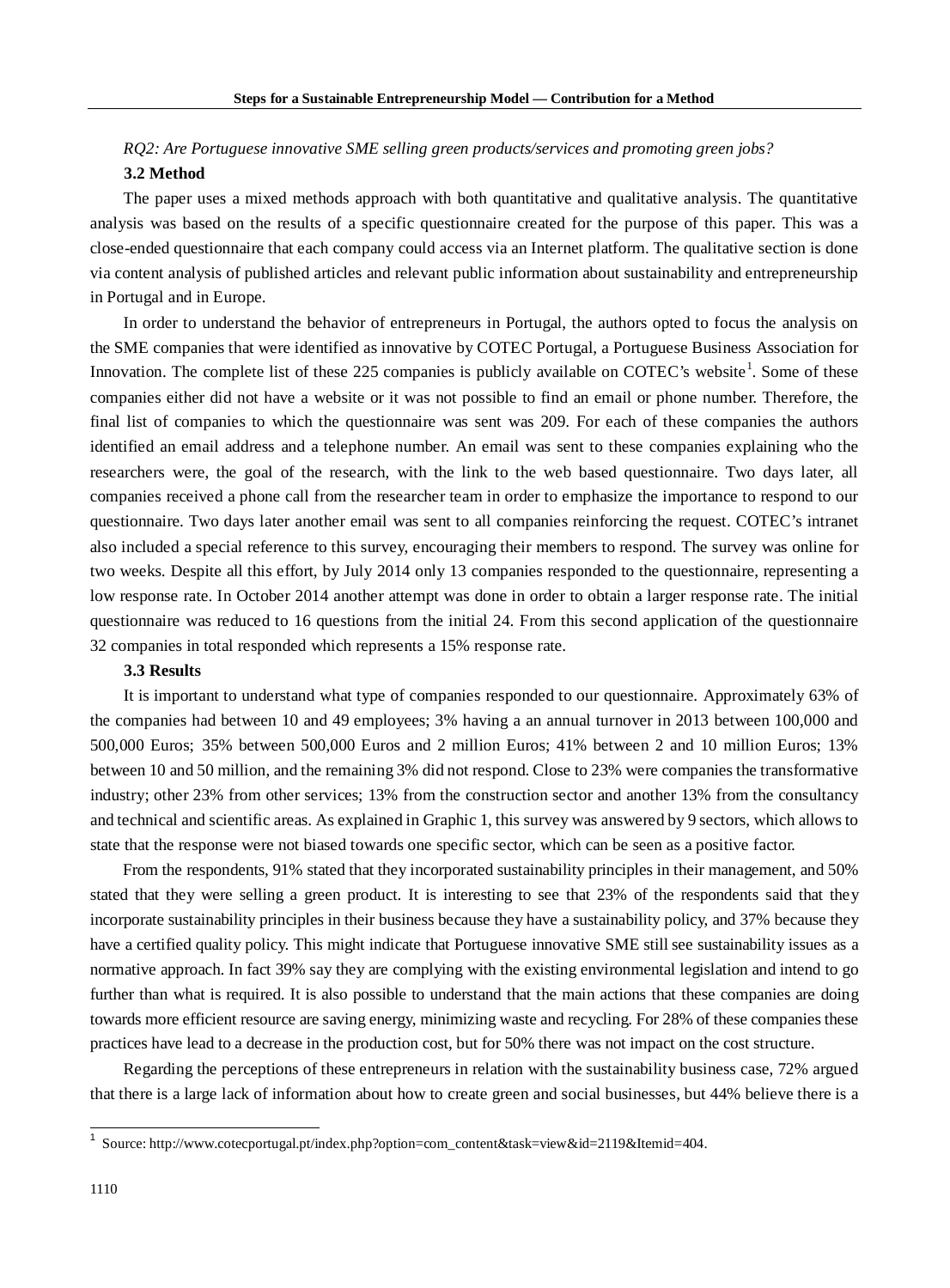large potential for such activities in Portugal. About 50% of these innovative SMEs sell green products such as solid waste management (27%), products with a high environmental component (17%) and environmental consultancy services (17%). Taking into account that 13% stated that they are not selling green products today, but are planning to do so in the next 2 years, it seems clear a majority of these Portuguese innovative SMEs (63%) are looking at the environment as business opportunities.



**Figure 1 Respondents of the Survey**

In fact, 53% of the companies say that the type of support they would need to expand their green products supply is related with having financial incentives to develop products, services and new production processes, followed by financial incentives to help them identifying potential markets and clients (23%) and by financial incentive that would allow them to obtain help on technical and consulting services related with the product development, services and production process (20%). This might indicate that the European Horizon 2020 funding could be very useful for the innovative Portuguese SMEs.

Regarding the existing labor force that is working on the green products and green process of the company, 9 companies (28%) said that they did not have any green job in their company; 13 (41%) saying they had between 1 and 2 people; 2 companies (6%) had between 3 and 5 people; 4 companies (13%) between 6 and 10 people; and 4 companies (13%) with more than 10 employees working on green issues.

In order to understand what the innovative Portuguese SMEs were thinking about the competences that they would need to have from their employees in order to expand their green products, this questionnaire also tried to understand what were the main "green skills" that these companies would look. The three main skills found were: ability to think about the future; capacity to think strategically and good interpersonal skills.

Knowing that these are the most important skills associated with green jobs for these companies, 58% said that when they need to find an employee with "green job" skills they receive a large number of applications but few candidates with the skills needed. That is why 78% of the respondents say it would be important to include the subjects of sustainability and entrepreneurship as obligatory in secondary school curriculum.

### **3.4 Discussion**

From the results it is possible to understand that from the sample analyzed, the 32 innovative SMEs included in COTEC's SME innovative program, 50% of the companies are offering green products or services, which is higher than the 26% European average obtained in the Eurobarometer survey (2013) on SMEs, Resource Efficiency and Green Markets. In the Eurobarometer (2013), also 25% of the Portuguese companies respondents indicated they were offering green products or services. This indicates that Portuguese innovate SMEs are identifying green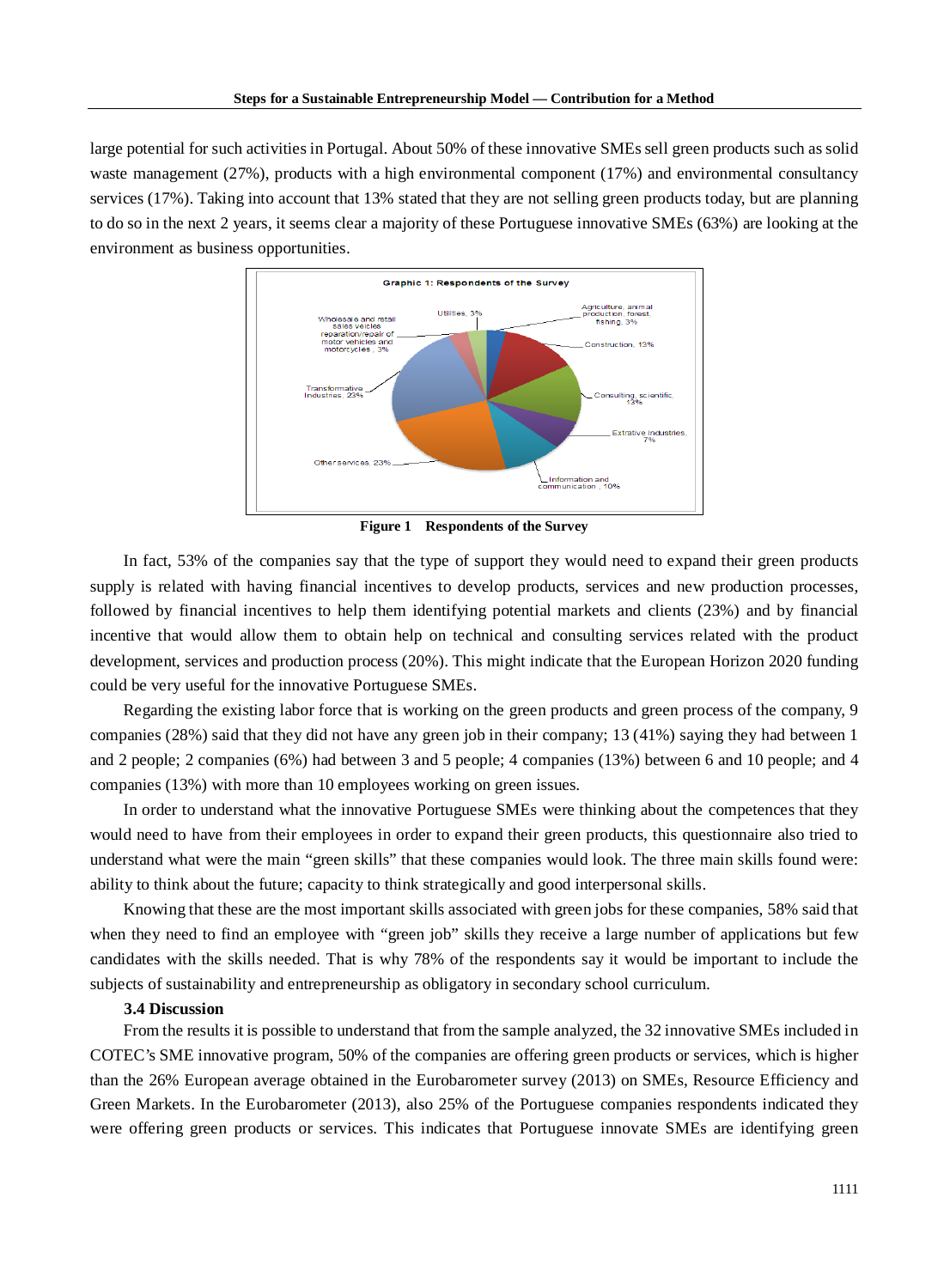business opportunities better than the average SME. In fact, at the European level the majority of SMEs do not offer green products or services, and have no plans to do so (59%).

The lack of information felt by the innovative Portuguese SMEs about how to develop a green product is confirmed with the fact that 53% of the Portuguese SME, instead of an average of 46% at European level, stated that having financial incentives to develop new products, services or production process would be the main trigger to expand their green product or service offering. Looking at the European level of green job creation amongst SMEs, one can conclude that 52% of European SMEs do not have any green jobs, 35% has between 1 and 5 workers, and only 3% said they had between 6 to 9 green job employees. Once again, and taking into consideration our sample, one can say that Portuguese innovative SMEs also create a higher level of green jobs than the European SME average.

The difficulty to find candidates with green jobs skills that was identified by the Portuguese Innovative SMEs, is also a common feature in Europe. In fact the European Commission launched the "New Skills for New Jobs' initiative" in 2008, which sets out the Commission's agenda for better skills upgrading, anticipation and matching. This effort to match future needed skills with the existing young people qualifications' has expanded towards the European 2020 strategy, which has lead to a generalized recognition from Europe that there is a lack of green job skills amongst the present labor supply. Such situations need to be changed, since, and according to European documentation data, the green economy in Europe could create over 20 million jobs between 2012 and 2020. In fact, to accomplish the 2020 EU Growth Strategy goal to become a sustainable inclusive and smart economy, smart investment plans are needed to capitalize on job opportunities arising through the greening of the economy. This includes investment in new skills to prepare and match jobseekers with "green" potential vacancies.

In summary, from the sample obtained from the questionnaire to Portuguese innovative SMEs, it is possible to conclude that these companies indicate a higher level of integration of environmental issues in their product offer and a higher level of green job creation when compared with European and Portuguese SMEs in general. Therefore, one could state that Portuguese innovative SMEs are identifying green products as a business opportunity faster than the other companies.

Taking into consideration that 53% stated that having financial incentives to promote de development of new products, services and production processes could help to expand their green product supply, and taking into account that part of the European financial program for 2014-2020 is based on the green economy, one might expect to see funds available for these companies. If this happens, than one would see an increase in the demand for "green jobs" where the skills related with the ability to think about the future; the capacity to think strategically and good interpersonal skills would be the main competences needed.

Taking this into consideration, the authors conclude that there is a need to help entrepreneurs on how to identify, create and develop green business in order to use the business opportunities that will result from the 2020 European Growth Strategy. Therefore, the authors propose a "2020 Sustainable Entrepreneurship Model" that could be used by entrepreneurs.

## **4. The Model: 2020 Sustainable Entrepreneurship Model**

As referred previously, there is limited research done on the linkage between sustainability and entrepreneurship. The two main models identified in the literature are those developed by Beltz and Binder (2013) and Tilley and Young (2009). These two models have different approaches. The former focused on the sustainability entrepreneurship process and the later develops a framework for individuals who want to start up a sustainable enterprise. Table 3, compares the two approaches together with the design thinking process.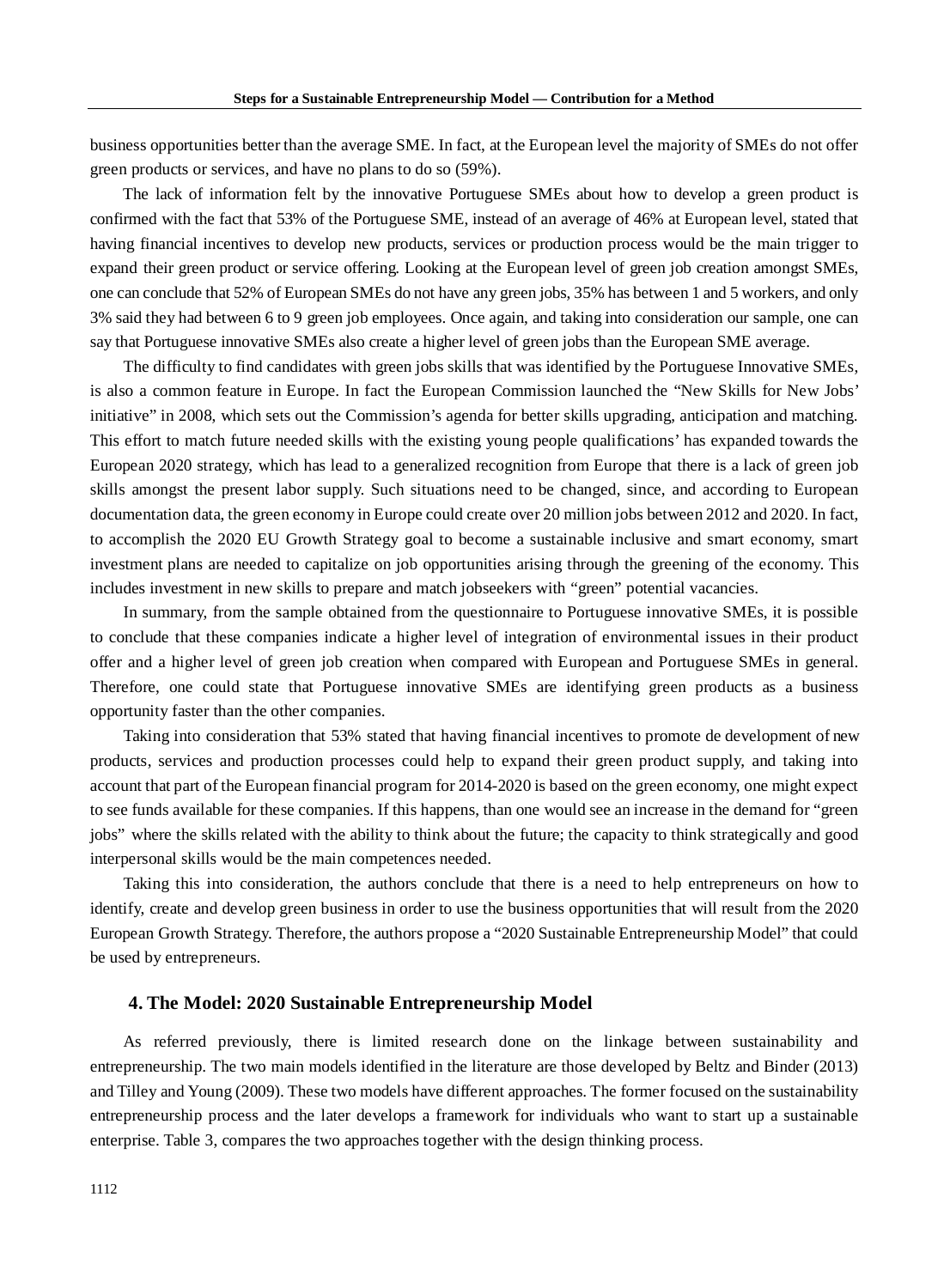| 12 Elements of the Sustainability                                                                                                                                                                                                                            | 7 Phases for Design thinking                                                                                                                           |
|--------------------------------------------------------------------------------------------------------------------------------------------------------------------------------------------------------------------------------------------------------------|--------------------------------------------------------------------------------------------------------------------------------------------------------|
| Entrepreneurship Model                                                                                                                                                                                                                                       | interactive process                                                                                                                                    |
| Eco-effectiveness<br>Eco-Efficiency<br>Socio-efficiency<br>Socio-Effectiveness<br>Ecological equity<br>Sufficiency<br>Economic equity<br><b>Environmental Stability</b><br>Social responsibility<br>Environmental sustainability<br>Intergenerational equity | Define (Brief)<br>Research (Background)<br>Ideate (Solutions)<br>Prototype (Resolve)<br>Select (Rationale)<br>Implement (Delivery)<br>Learn (Feedback) |
|                                                                                                                                                                                                                                                              | Futurity                                                                                                                                               |

|  | Table 3 Comparing Sustainable Entrepreneurship Models and Design Thinking Process |
|--|-----------------------------------------------------------------------------------|
|  |                                                                                   |

Based on these three models, on the responses obtained from Portuguese Innovate SMEs and on the need for green skills, the authors have created a model that takes into consideration both the work developed Beltz and Binder (2013) and the design thinking approach. Some of the elements of a sustainable entrepreneurship model identified by Tilley and Young (2009) are also included in the model, namely in the identification of the driving macroforces, in the implementation of sustainable production and product usage.

The "2020 Sustainable Entrepreneurship Model" proposed can be used by those enterpreneurs that are able to identify a concrete produt/service to sell to the final consumer. We believe this model is revelant for those SMEs who want to apply for the Horizon 2020 funding*.*



**Figure 2 2020 Sustainable Entrepreneurship Model**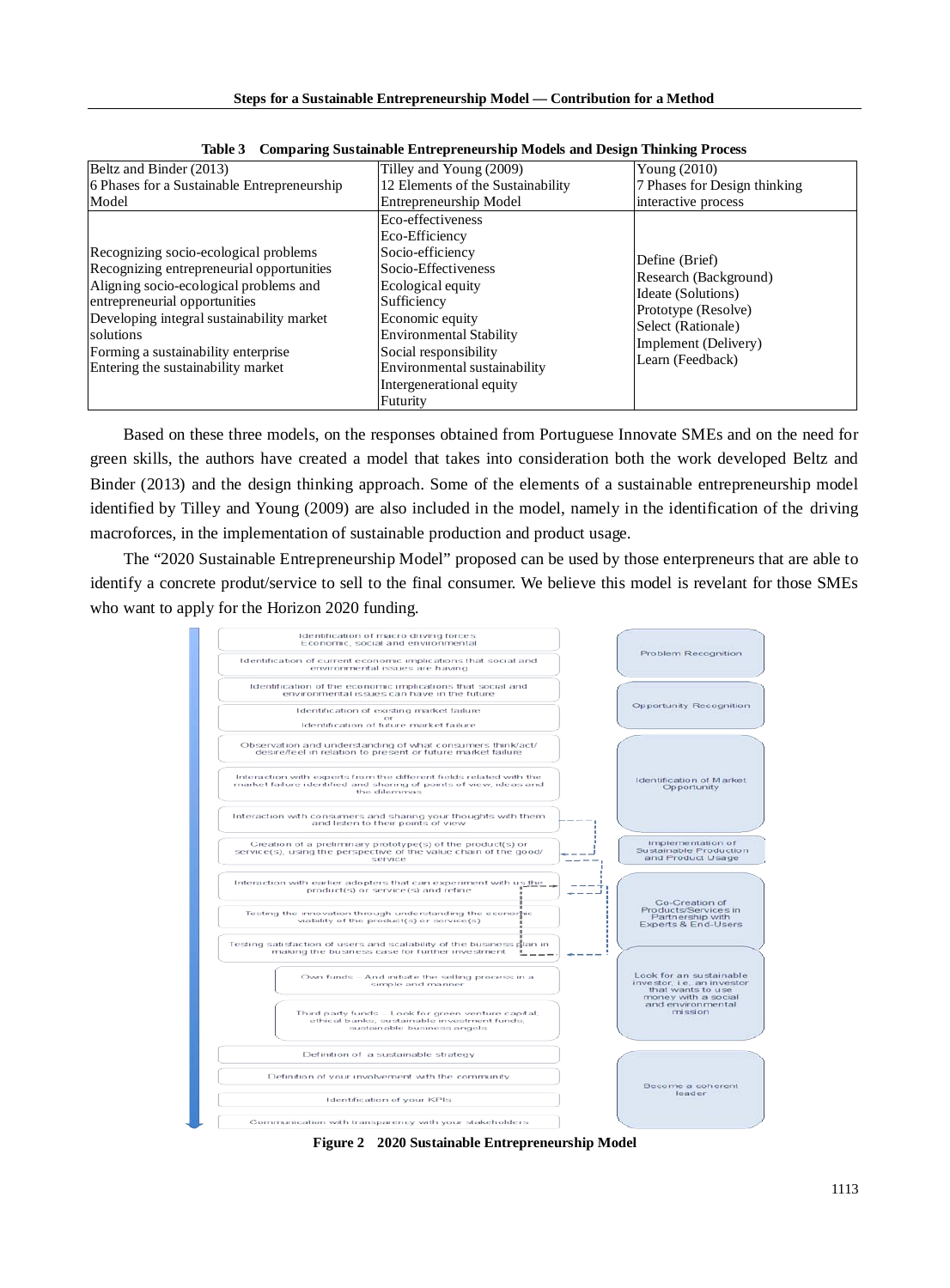## **5. Conclusions**

This paper presents the results of a survey answered by 32 Portuguese innovative SME, in 2014, concluding that these innovative companies are already picking up the relevance that green products and green economy can have in their business growth in the future. This survey concluded that the Portuguese innovative SMEs have higher levels of green product supply and green jobs workers than the average European SME (Eurobarometer, 2013).

Despite this positive conclusion, these Portuguese innovative SMEs also state that there is a generalized lack of knowledge about the possibilities to create green and social businesses. At same time, they stated that the main support they would like to have in order to expand their green product supply would be to have access to financial incentives that could help them to develop new products, services and new production processes. These companies also identified that the main skills needed from the labor force to expand their green product supply are ability to think about the future; capacity to think strategically and good interpersonal skills. As a result of this, the authors propose a "sustainable entrepreneurship model" that could be used by sustainable entrepreneurs to implement their activities in consistency with their environmental and social values. This model can be can be used by those enterpreneurs that are able to identify a concrete produt/service to sell to the final consumer. Since this model includes a ecossistem approach to business and a long ter vision, we believe this mode can be seen as a usefull tool for those innovative sustainable or "green" entrepreneurs who want to apply for the Horizon 2020 funding. This model also induces the development of sustainable and green finance, by including the need to look for investors who share the same environmental and social values as the entrepreneurs. Only by doing this we believe the entrepreneurs are able to obtain a complete and consistent sustainable business case.

#### **References:**

- Antoncic B. and Hisrich R. D. (2003). "Clarifying the entrepreneurship concept", *Journal of Small Business & Enterprise Development*, Vol. 10, No. 1, pp. 7-24.
- Belz F. and Binder J. (2013). "Sustainable entrepreneurship: A process model", available online at: http://ssrn.com/abstract=2255496o[rhttp://dx.doi.org/10.2139/ssrn.2255496.](http://dx.doi.org/10.2139/ssrn.2255496)

Bird Life International (2010). "Ecosystem profile: Mediterranean basin biodiversity hotspot".

Bruntland G. and the World Commission on Environment and Development (1987). *Our Common Future*, Oxford University Press*.*

- Council of the European Union (2010). "Council conclusions on education for sustainable development", in: *46th Education, Youth, Culture and Sport Council Meeting*.
- Dean T. and McMullen J. (2013). "Toward a theory of sustainable entrepreneurship: Reducing environmental degradation through entrepreneurial action", *Journal of Business Venturing*, Vol. 22, pp. 50-76.
- Drucker P. (1985). *Innovation and Entrepreneurship Practice and Principles*, Harper & Row, New York*.*
- Eurobarometer (2013). "SMES: Resource efficiency and green markets".

- Gomez J. (2007). "What do we know about creativity?", *The Journal of Effective Teaching*, Vol. 7, No. 1, pp. 31-43.
- Hall J. K., Daneke G. A. and Lenox M. J. (2010). "Sustainable development and entrepreneurship: Past contributions and future directions", *Journal of Business Venturing*, Vol. 25, No. 5, pp. 439-448.
- Hibbert S., Hogg G. and Quinn T. (2002). "Consumer response to social entrepreneurship: The case of the big issue in Scotland", *International Journal of Nonprofit and Voluntary Sector Marketing*, Vol. 7, No. 3, pp. 288-301.

Isaak R. (1998). *Green Logic: Entrepreneurship*, *Theory and Ethics*, Sheffield: Greenleaf*.*

- Jones Christopher (1992). *Design Method*, Vol. 4, New York: John Wiley & Sons.
- Kury K. (2012). "Sustainability meets social entrepreneurship: A path to social change through institutional entrepreneurship", *International Journal of Business Insights & Transformation*, Jan 2012 Special Issue, Vol. 4, pp. 64-71.

Kirzner I. (1973). *Competition and Entrepreneurship*, Chicago: University of Chicago Press.

Nowak A., J. Szamrej and B. Latane (1990). "From private attitude to public opinion: A dynamical theory of social impact",

Gardner H. (1982). *Art, Mind and Brain: A Cognitive Approach to Creativity*, USA: Basic Books*.*